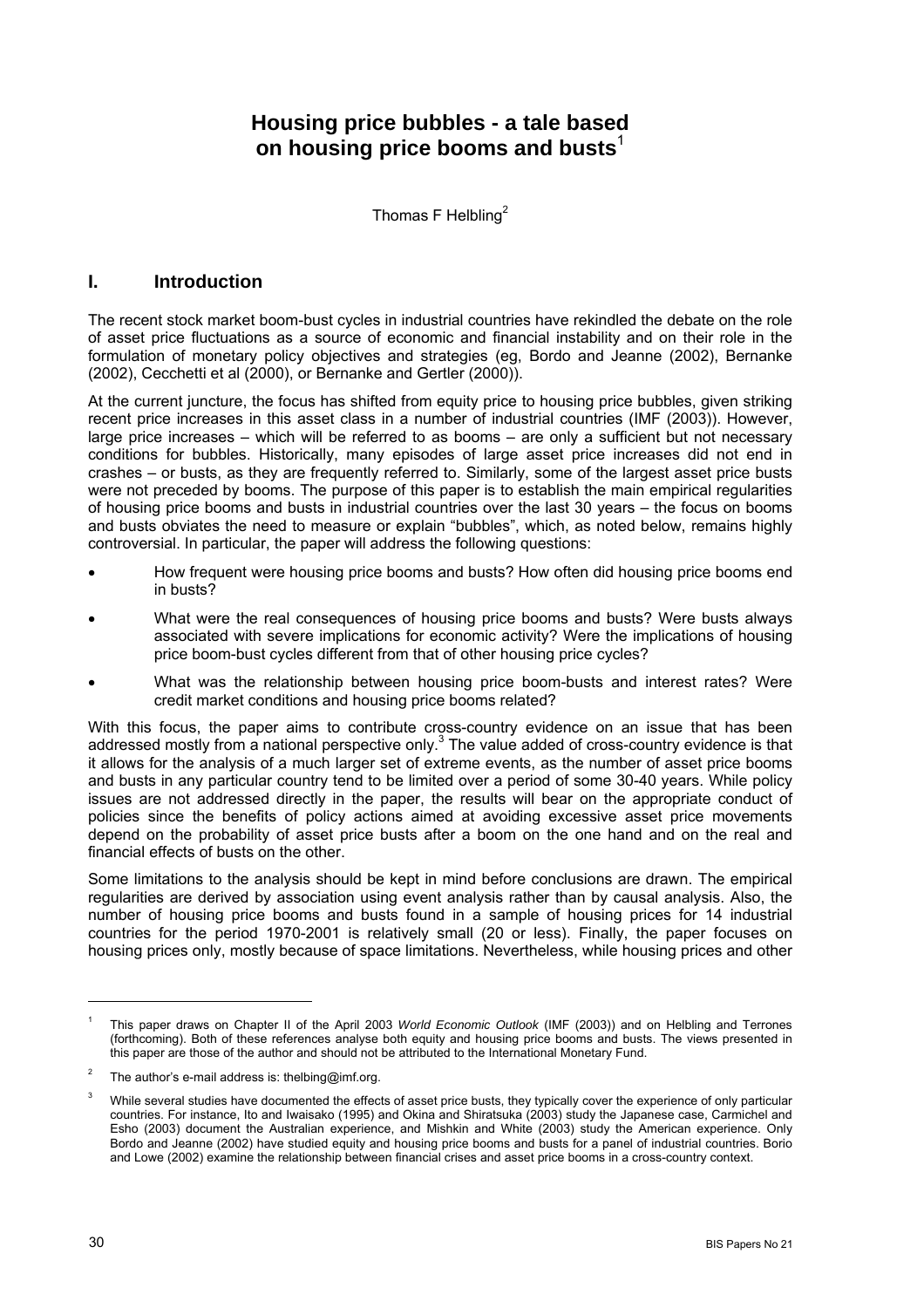asset prices developments are connected given some substitutability between the two asset classes, the linkages between housing and equity price booms or busts are not stable. Events in the two asset classes do not always overlap and there is no evidence of stable lead-lag relationships in the timing of events (Helbling and Terrones (2004)). This, together with the importance of housing assets in household wealth, also provides some substantial justification for the paper's narrow focus.

## **II. Housing price booms and busts**

Asset price bubbles refer to situations when asset prices exceed their fundamental value by seemingly large margins. While used frequently, the bubble concept is highly contentious, given strong disagreement about measurement and the analytical foundations. Differences in opinion regarding the measurement of bubbles concern the assumptions and models needed to quantify the unobserved expected future values of the fundamentals on which the fundamental asset price depends.<sup>[4](#page-1-0)</sup> Disagreement on what explains bubbles revolve around the question whether they are just "rational" gambles or systemic problems that may require policy intervention.<sup>[5](#page-1-1)</sup>

Despite the many unresolved issues and debates about asset price bubbles, there is widespread agreement that many periods of financial instability and crises in the past were associated with equity or real estate price boom-bust cycles, that is, large increases in asset prices and subsequent sharp drops (eg, Kindleberger (2000)). Given the experience of past episodes, large asset price increases are frequently taken as signals for a bubble in the making while large price decreases are considered evidence for a bubble burst.

In this spirit, this paper identifies large and persistent increases (booms) and decreases (busts) in the broad markets for residential housing. Our data set includes quarterly aggregate housing price indices for 14 industrial countries for the period 1970-2002. Given large variation in inflation rates, both over time and across time, inflation-adjusted, real housing price indices (using the CPI as a deflator) are used.

Drawing on methods developed in business cycle analysis, the procedure used to identify equity and housing price booms and busts involves the following two steps:

- *Determination of asset price cycles*. Turning points in the level of broad real equity and housing price indices define cycles in those prices. Bull and bear markets are the asset market equivalents of expansions and recessions. For example, during a bear market, which begins in the quarter after a peak quarter and ends in the trough quarter, prices generally fall. Following Pagan and Sossounov (2003), the turning points were determined using a slightly modified Bry-Boschan cycle dating procedure.<sup>[6](#page-1-2)</sup>
- *Identification of booms and busts*. Based on the full set of bull and bear market episodes, booms (busts) were identified as those episodes with large price increases (decreases). To qualify as large, a price change had to be in the top (bottom) quartile of all recorded peak-peak (peak-trough) price increases (decreases) in the sample. Hence, one fourth of all bull and bear markets are considered booms and busts. The cutoff value of the top (bottom) quartile for the identification of booms and busts is, of course, arbitrary. Helbling and

 $\overline{a}$ 

<span id="page-1-0"></span><sup>4</sup> For example, McGrattan and Prescott (2001) argue that contrary to conventional wisdom, pre-crash stock prices in 1929 were not over- but undervalued according to their model.

<span id="page-1-1"></span><sup>&</sup>lt;sup>5</sup> According to one view, the willingness of investor to buy assets at higher prices than justified by fundamentals must reflect "rational" gambles, as investors choose to speculate on future price increases even though they are aware of the bubble and the risk that may burst (eg, Flood and Garber (1994)). Others see bubbles as the outcome of a multitude of factors that change from episode to episode, including psychological factors such as exuberance, financial frictions arising because incomplete information and uncertainty about future events, biased expectations, unwarranted regulatory or tax incentives, and expansionary monetary policy (eg, Allen and Gale (1999), Kindleberger (2000), or Shiller (2000)).

<span id="page-1-2"></span>The dating algorithm identifies turning points in the log-level of real equity and housing prices by first searching the input data for maxima and minima in five quarter data windows and then picking pairs of adjacent, locally absolute maxima and minima that meet the rules for the minimal duration of cycles (five quarters) and phases (two quarters). Box 3.1 in the April 2002 *World Economic Outlook* explains business cycle concepts and measurement issues in more detail.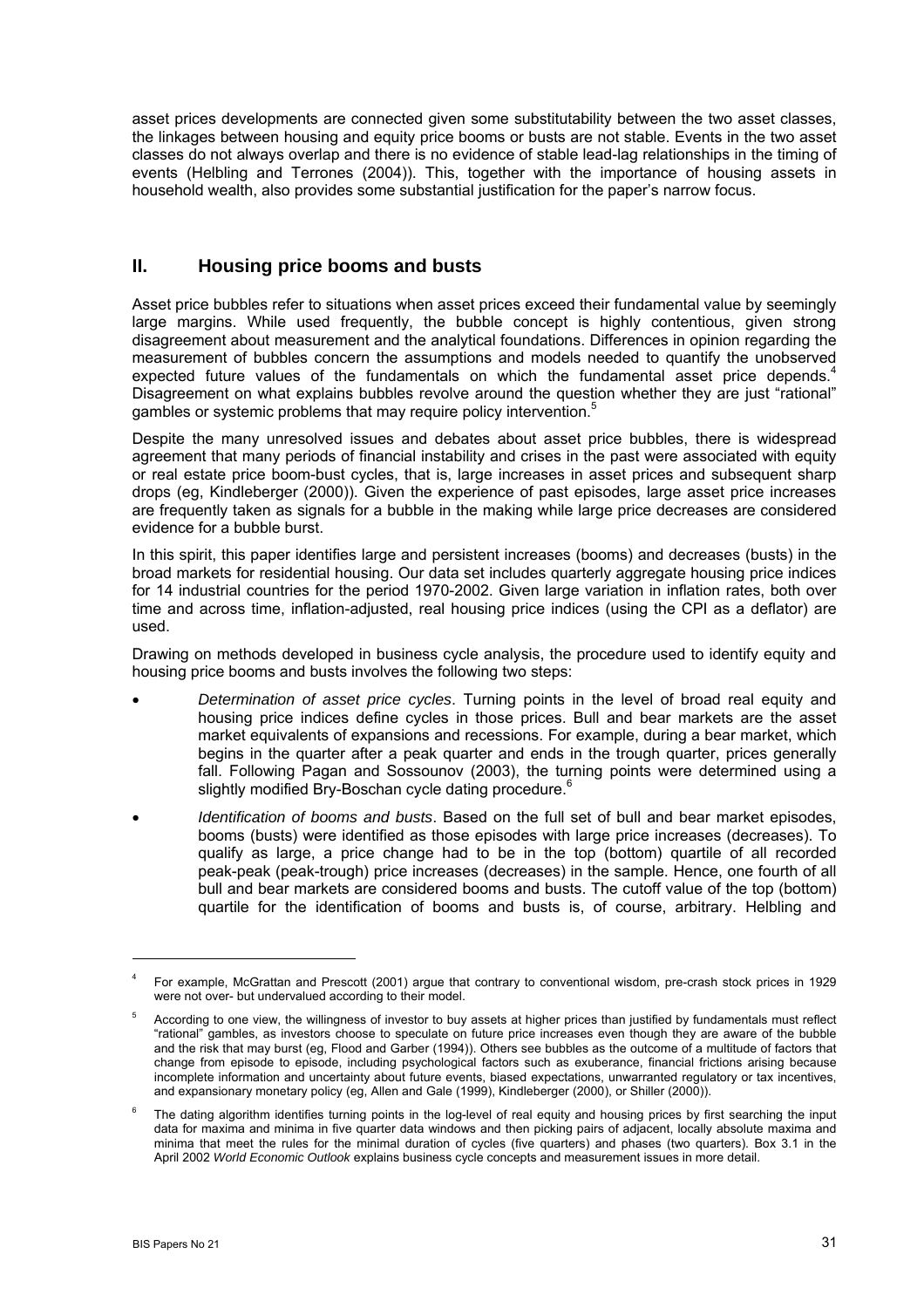Terrones (forthcoming) examine the sensitivity of the main results with regard to this and other methodological choices and find that they are generally robust.

Peak-to-peak increases were used to identify booms since some of the larger trough-to-peak increases in the sample largely reflect corrections of earlier busts without any increase above trend. Unfortunately, however, using this metric for the identification of booms reduced the number of housing price cycles available, since the first turning point in many housing turned out to be a peak in the mid-1970s. Given relatively few housing price cycles in our sample, this was a matter of considerable concern, and the paper also uses cumulative housing price increases for the eight quarters up to a peak as a metric for the identification of booms.

It is worth noting that the two-step procedure does not require booms to be followed by busts, as the two types of events are determined independently.<sup>[7](#page-2-0)</sup> This is appropriate, since the association between boom-bustcycles and bubbles is empirical only.<sup>8</sup> However, the overall number of booms and busts is the same (except for differences in initial observations), given that they are determined by the number of asset price cycles found in the sample.

In the sample, some 75 housing price cycles were picked up by the procedure. A typical cycle lasted about four years. During the bull market phase, which lasted not quite three years, real housing prices increased by about 11% (cumulative). In the subsequent bear market phase, which lasted just about one year, prices fall by about 6%. Hence, over a full cycle, inflation-adjusted prices increased, which is consistent with trend increases in housing prices that reflect quality improvement, demand for housing space that is increasing with per capita income, and other factors such a land scarcity.

Against this background, housing price increases in a boom were substantially higher, about 32% on average (Table 1). To qualify as boom, prices had to increase by at least 15% (peak-to-peak increases) or 19% (cumulative eight quarter increase up to a peak). The first metric also suggests that boom phases tended to last somewhat longer than regular bull market phases at about four years. Using price increases in the top quartile to identify booms yielded either 16 or 18 booms in the sample, that is, roughly one and a half booms per country in the sample over 30 years. However, two countries, namely Spain and the United States, did not experience a boom during the sample period.<sup>[9](#page-2-2)</sup>

During housing price busts, inflation-adjusted housing prices fell by about 27%, that is, roughly five times as much as during a regular bear market (Table 2). Strikingly, with about four years, busts lasted much longer than average bear markets. As in the case of booms, our quartile-based approach implies roughly one and a half busts per country over three decades or one bust in 20 years. However, the experience across countries varied considerably. Three countries, the United States, Belgium, and New Zealand, did not record any housing price crashes during 1970-2001.<sup>10</sup> Others, including the United Kingdom, Sweden, and Switzerland experienced three busts. These differences may again reflect country-specific developments and factors, including regulations and financial system characteristics (eg, fixed rate versus flexible rate mortgages).

There is a strikingly low number of housing price boom-bust cycles in our sample if the peak-to-peak metric for booms is used. Only six out of the 16 booms ended in a bust (Figure 1), suggesting an unconditional probability of a boom ending in tears of not quite 40%. Moreover, quite strikingly, a bust after a below-average increase in housing prices during the bull market phase is almost as likely to occur as one after a boom. On the other hand, if the cumulative housing price increase for the eight quarters up to a peak is used as a metric, roughly two thirds of all booms ended in a bust (Figure 2). Moreover, with this metric, most episodes with below-average prices during bull markets were also characterised by small, that is, below-average price decreases.

<span id="page-2-0"></span> $7$  Bordo and Jeanne (2002) also use a procedure whereby booms and busts are determined independently.

<span id="page-2-1"></span><sup>&</sup>lt;sup>8</sup> Allowing for disconnect is appropriate from a theoretical perspective as well, as bubbles need not burst.

<span id="page-2-2"></span>The analysis is based on completed housing price cycles only. At end-2001, some of the housing price bull markets or booms that began in the mid to late 1990s were still ongoing.

<span id="page-2-3"></span>In Belgium and New Zealand, the absence of a bust may reflect shorter series for the housing price indices. For the United States, there is evidence of regional housing price busts despite the absence of country-wide busts (eg, Chaplin et al (1997)).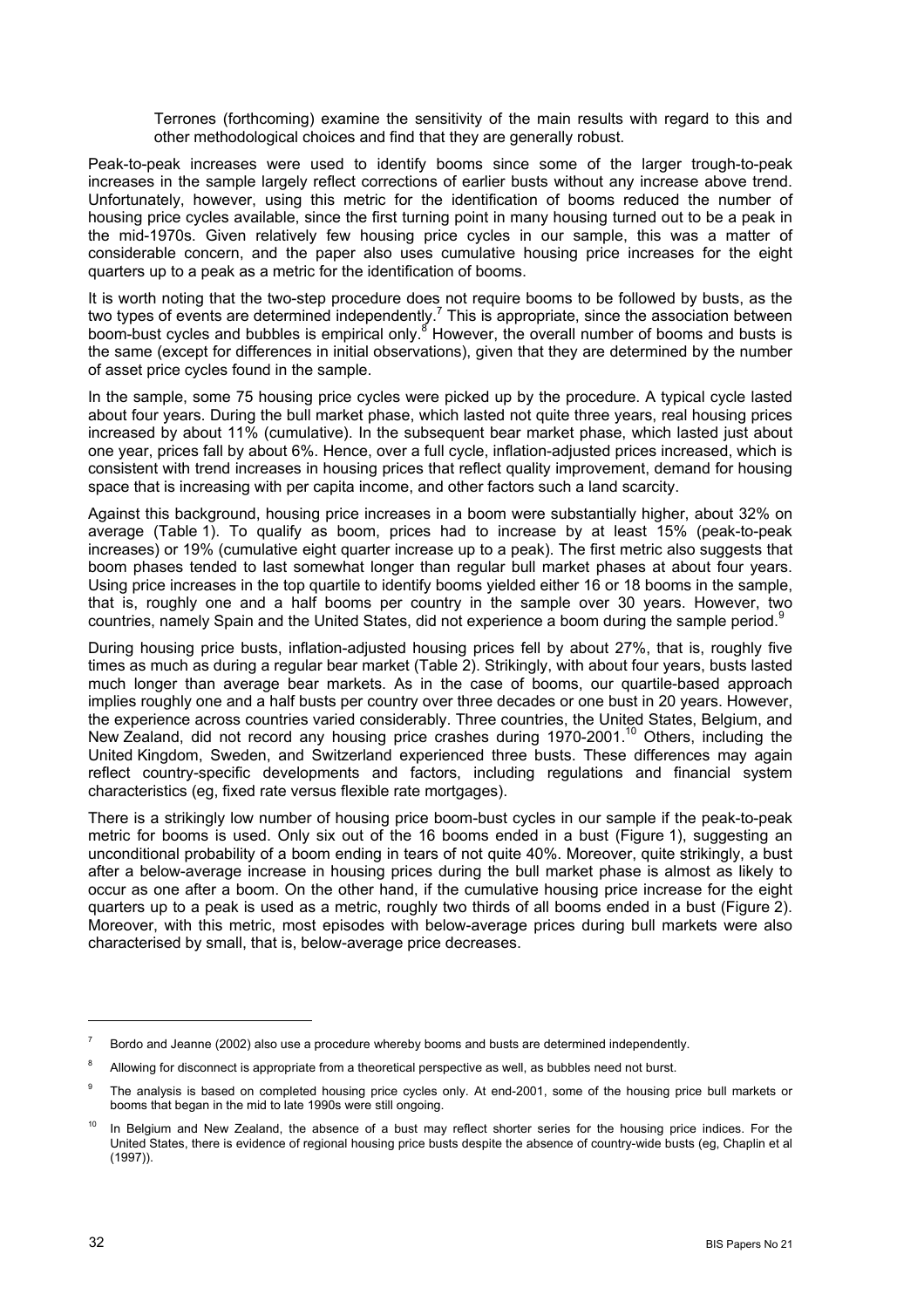#### Table 1

### **Housing price bull markets and booms**

| <b>Metric</b>                                           | <b>Number</b>  | Price change<br>(percent) | <b>Duration</b><br>(quarters) |
|---------------------------------------------------------|----------------|---------------------------|-------------------------------|
| Peak-to-peak increases                                  |                |                           |                               |
| All bull markets                                        | 62             | 2.1                       | $\cdots$                      |
| Booms only                                              | 16             | 32.7                      | 16                            |
| 1970s                                                   | 4              | 51.0                      |                               |
| 1980s                                                   | 7              | 28.4                      |                               |
| 1990s                                                   | 5              | 30.4                      |                               |
| <b>Cumulative eight-quarter</b><br>increases up to peak |                |                           |                               |
| All Bull Markets                                        | 71             | 8.2                       | 8                             |
| Booms only                                              | 18             | 31.7                      | 8                             |
| 1970s                                                   | 6              | 37.3                      | 8                             |
| 1980s                                                   | 10             | 31.2                      | 8                             |
| 1990s                                                   | $\overline{2}$ | 19.2                      | 8                             |
| Memorandum:                                             |                |                           |                               |
| Trough - peak increases                                 | 62             | 11.3                      | 11                            |
| Source: Author's calculations.                          |                |                           |                               |

Median over all events in category

#### Table 2

#### **Housing price bear markets and busts**

Median over all events in category

|                                | <b>Number</b> | Price change<br>(percent) | <b>Duration</b><br>(quarters) |
|--------------------------------|---------------|---------------------------|-------------------------------|
| All Bear Markets               | 76            | $-5.7$                    | 5                             |
| Busts only                     | 20            | $-27.3$                   | 16                            |
| 1970s                          | 9             | $-27.2$                   | 19                            |
| 1980s                          | 10            | $-30.1$                   | 16                            |
| 1990s                          |               | $-21.2$                   | 21                            |
| Source: Author's calculations. |               |                           |                               |

How does the price behaviour during boom-bust cycles compare to other bull and bear markets (Table 3)? Median price declines in the bust phase are very close to those for all busts, implying that the bust phase of combined boom-bust cycles is not very different from that of other busts. Regarding price increases during the boom phase, the difference with regard to the general median in the category depends on the metric. According to the first metric, the price increases during booms in boom-bust cycles tend to be large compared to other booms while according to the second metric, the difference in price increases is relatively small. Overall, these results suggest that the notion of large price increases being reflective of exuberance needs to be considered with some caution. Rapid price increases over a short period appear to be better but obviously still imperfect predictors of bubbles than those occurring over a longer time period.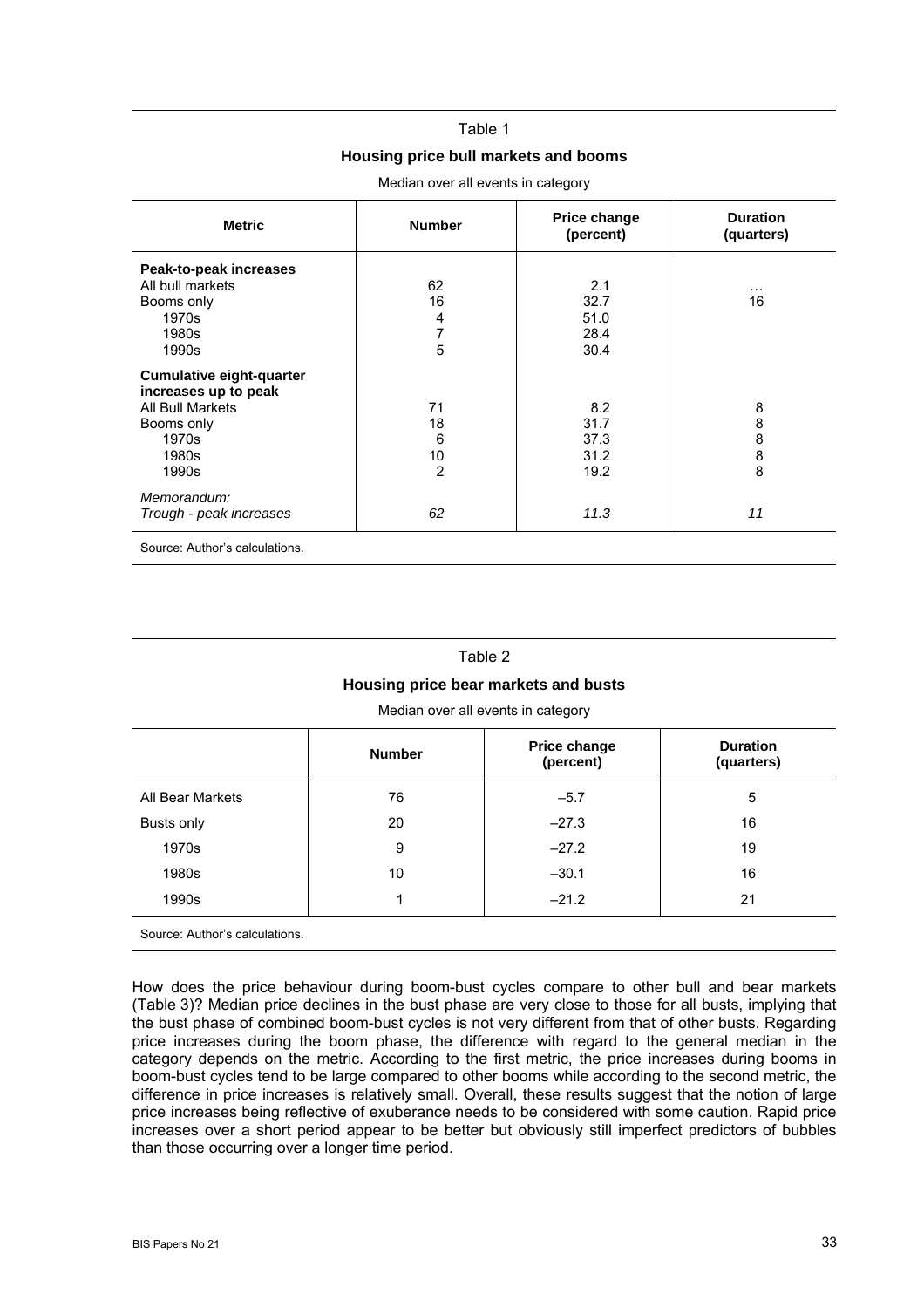### Table 3

### **Housing price boom-bust cycles**

Median over all events in category

| <b>Boom metric</b>                                                                          | <b>Number</b> | <b>Price change</b><br>(percent) | <b>Duration</b><br>(quarters) |
|---------------------------------------------------------------------------------------------|---------------|----------------------------------|-------------------------------|
| Peak-to-peak increases<br><b>Boom</b><br><b>Bust</b>                                        | 6             | 64.2<br>$-31.6$                  | 17<br>16                      |
| <b>Cumulative eight-quarter</b><br>price increases up to peak<br><b>Boom</b><br><b>Bust</b> | 12            | 29.4<br>$-30.1$                  | 8<br>16                       |
| Memorandum:<br>Peak-to-peak increases<br>Other booms<br>Other busts                         | 10<br>14      | 23.2<br>$-26.5$                  | 16<br>16                      |
| <b>Cumulative eight-quarterprice</b><br>increases up to peak<br>Other booms<br>Other busts  | 6<br>8        | 23.7<br>$-21.2$                  | 8<br>14                       |
| Causes Authoria coloulations                                                                |               |                                  |                               |

Source: Author's calculations.

## **III. Housing price booms and busts and economic activity**

Asset price booms and busts are generally assumed to have strong impact on the real economy. In particular, there is a presumption that the asset price movements are mirrored in the profile of economic activity, given the impact of asset prices on financial positions of firms and households. which in turns affects their savings and investment decisions through a variety of channels.<sup>11</sup> In addition, there is a presumption that the duration and magnitude of the increase in asset prices matter because they raise the vulnerability of the financial positions of households and firms to shocks (eg, Kindleberger (2000)). Accordingly, the magnitude of the declines in aggregate demand and output during the bust should vary inversely with the magnitudes of the price increase during the boom.

Are these presumptions relevant for housing price booms and busts? Does it matter whether busts were preceded by a boom? Following standard event study methodology, the behaviour of real GDP before and after a housing price bust (the event) is used as a yardstick to assess the effects of housing price busts and housing price boom-bust cycles on economic activity.<sup>12</sup> More specifically, the paper studies the median of the GDP growth rates associated with the selected booms and busts for 12 quarters before, during, and 12 quarters after a housing price peak (Figure 3).

<span id="page-4-0"></span><sup>11</sup> There are four main channels through which asset prices affect aggregate demand: (i) household wealth, which influences consumption; (ii) the market value of the capital stock relative to its replacement value, which influences fixed investment; (iii) balance sheets of financial intermediaries, other firms, and households; (iv) capital flows which affect demand through the real exchange rate. Prominent among these balance sheet mechanisms are the financial accelerator (asset prices determine values of collaterals) and the bank (insurance) capital channel. The latter operates through the effects of asset prices on intermediaries' equity positions, which in turn determine the amount of their intermediation services (eg, the amount of bank lending). Finally, large asset price change can also affect confidence and expectations.

<span id="page-4-1"></span>This methodology has been widely used in the literature to study a variety of events, including currency crises, debt crises, banking crises, current account reversals, and stabilisation programs, among others (eg, Freund (2000), Bordo and Jeanne (2002), Mishkin and White (2003) and Gourinchas et al (2001)).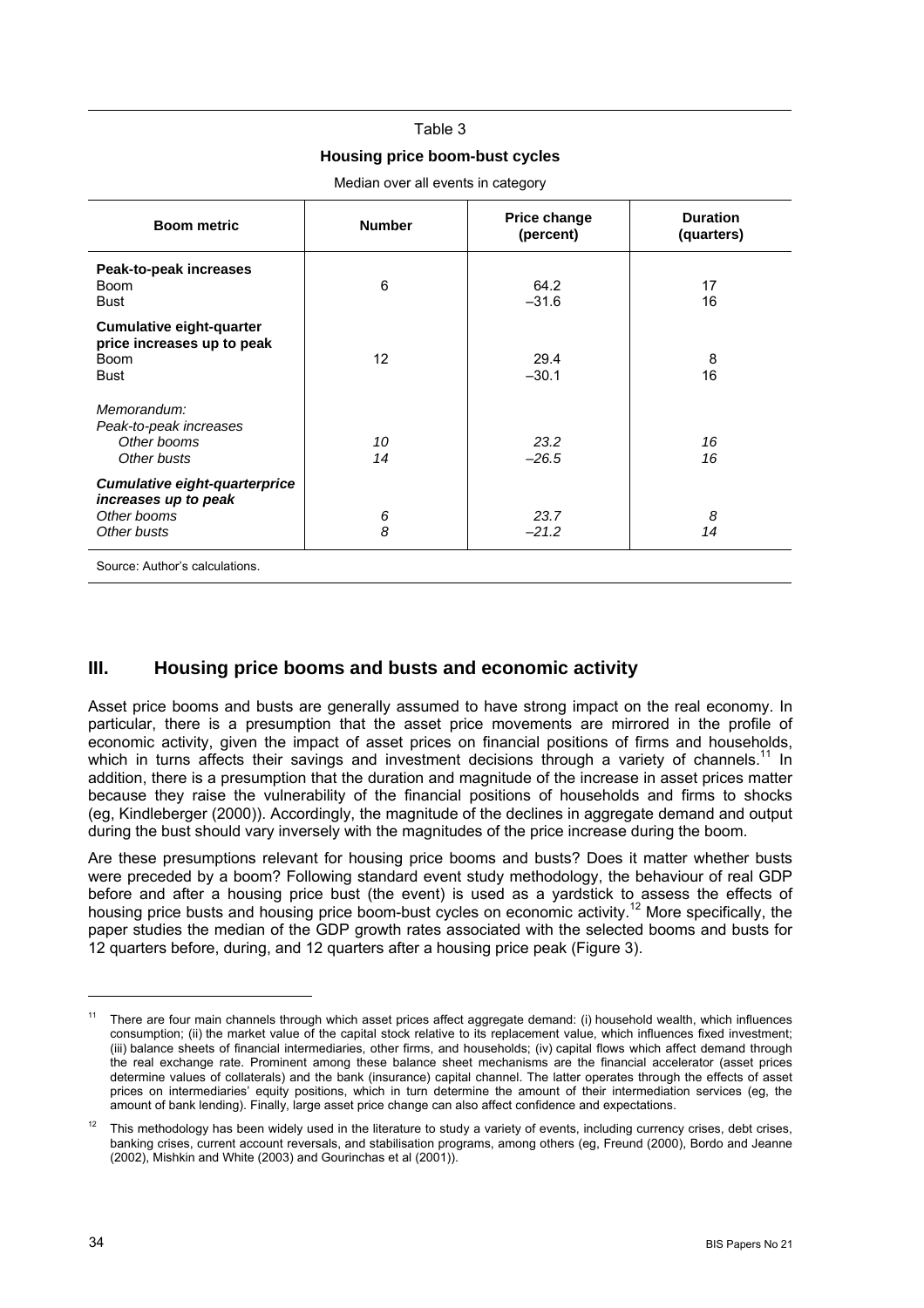

### **Housing price bull and bear markets with peak-to-peak boom metric**



Note: The figure shows the combinations of market constellations for broad housing prices according to quartiles. Booms are defined by price changes in top quartile for bull markets while busts are defined by price changes in the bottom quartile.

Source: Author's calculations.

Figure 2

### **Housing price bull and bear markets with cumulative eight quarter increase boom metric**



Note: The figure shows the combinations of market constellations for broad housing prices according to quartiles. Booms are defined by price changes in top quartile for bull markets while busts are defined by price changes in the bottom quartile.

Source: Author's calculations.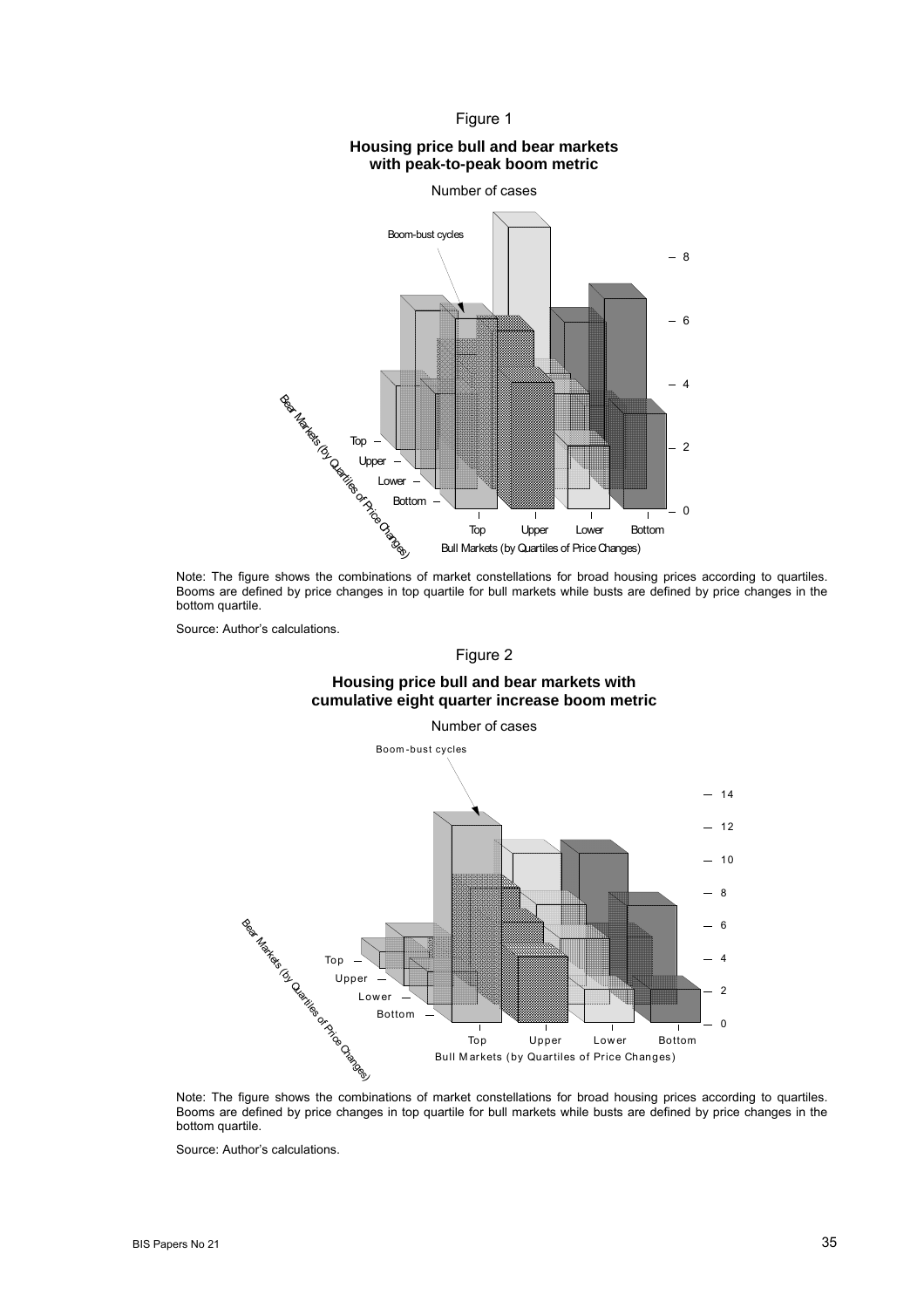The evidence from the busts in the sample clearly suggests that housing price busts in industrial countries were associated with substantial negative output gaps, as real GDP growth decreases noticeably. On average, the output level three years after the beginning of a housing price bust was about 8% below the level that would have prevailed with the average growth rate during the three years up to the bust (about 6% if the average growth rate for all housing price bull markets were used).

The lower panel of Figure 3 shows the effects on economic activity of housing price bear markets more generally. Comparing output behaviour by quartiles of the price declines corroborates the notion that housing price busts are different when it comes to their association with economic activity. The output level three years after the beginning of a bear market in the lower middle quartile (that is, price declines in the quartile immediately above that for busts) is roughly where it would have been with the average growth rate during the three years prior to a bust, suggesting that regular housing price bear markets should not be of great concern to policymakers or investors.

In terms of timing, the beginning of the output slowdown after a housing price bust coincided roughly with the beginning of the bust itself. This is consistent with the finding that all but one housing price bust were associated with recessions (that is, declines in the level of economic activity), as the decline in prices began about three quarters before the fall in economic activity, that is, the level of real GDP (GDP growth rates begin declining about three to four quarters before the actual recession sets in).<sup>13</sup> As noted in Helbling and Terrones (forthcoming), the fall in output growth rates during busts typically reflects declining growth rates in all key components of private domestic absorption.

Combined housing price boom-bust cycles are of particular interest for reasons noted above. In the top panel of Figure 4, the median output behaviour during housing price boom-bust cycles is compared to that for other busts using both boom metrics applied in the paper. The median decline in output growth rates appears larger in the case of boom-bust cycles compared to other busts. After three years, the output loss is more than 7% for both boom metrics (loss relative to the output level if average growth rates during bull markets had prevailed). Nevertheless, the median output loss of about 5% for other busts is large enough for them to remain a matter of great concern.<sup>14</sup> Another striking difference is the pre-peak behaviour. In boom-bust cycles, GDP growth accelerates noticeably during booms while in for other cases, such a pattern is absent. This observation is consistent with the notion of overheating during booms.

Another issue concerns the indicator properties of housing prices as leading indicators for economic activity more generally. In the lower panel of Figure 4, output behaviour during boom-bust cycles is compared to that during booms followed by a regular bear market. Clearly, output behaviour is strikingly different, reinforcing the notion of regular housing price bear markets being associated with more benign output responses. This also highlights the problems of using large, persistent housing price increases as leading indicators.

## **IV. Housing price boom-busts, monetary policy and the financial system**

Recent attention has focused on two aspects of the relationship between housing price booms and busts and the financial system. The first one concerns the relationship with interest rates. It has been argued that the striking housing price increases in some countries in recent years were a response to the sharp decreases in interest rates, as central banks eased their monetary policy stance during the downturn. The upper panel in Figure 5 shows the profile of nominal short-term interest rates before, at, and after peaks for housing price busts, comparing all busts with those preceded by a boom and those preceded by regular bull markets. Monetary policy tightening appears to have played a role in triggering housing price busts after booms, *as* short-term rates typically increased toward the end of a boom and remained high into the first year of a bust. This evidence reflects the fact that most housing

<span id="page-6-0"></span><sup>&</sup>lt;sup>13</sup> It is worth noting, though, that not all recession during the sample period were associated with housing price busts. (See IMF (2002)).

<span id="page-6-1"></span><sup>14</sup> Naturally, formal testing is problematic given the few observations for each subgroup. Nevertheless, it should be noted that the difference in median output behaviour for the two types of busts is not statistically significant if the standard deviation for the entire sample of busts is used (see Helbling and Terrones (forthcoming), for details).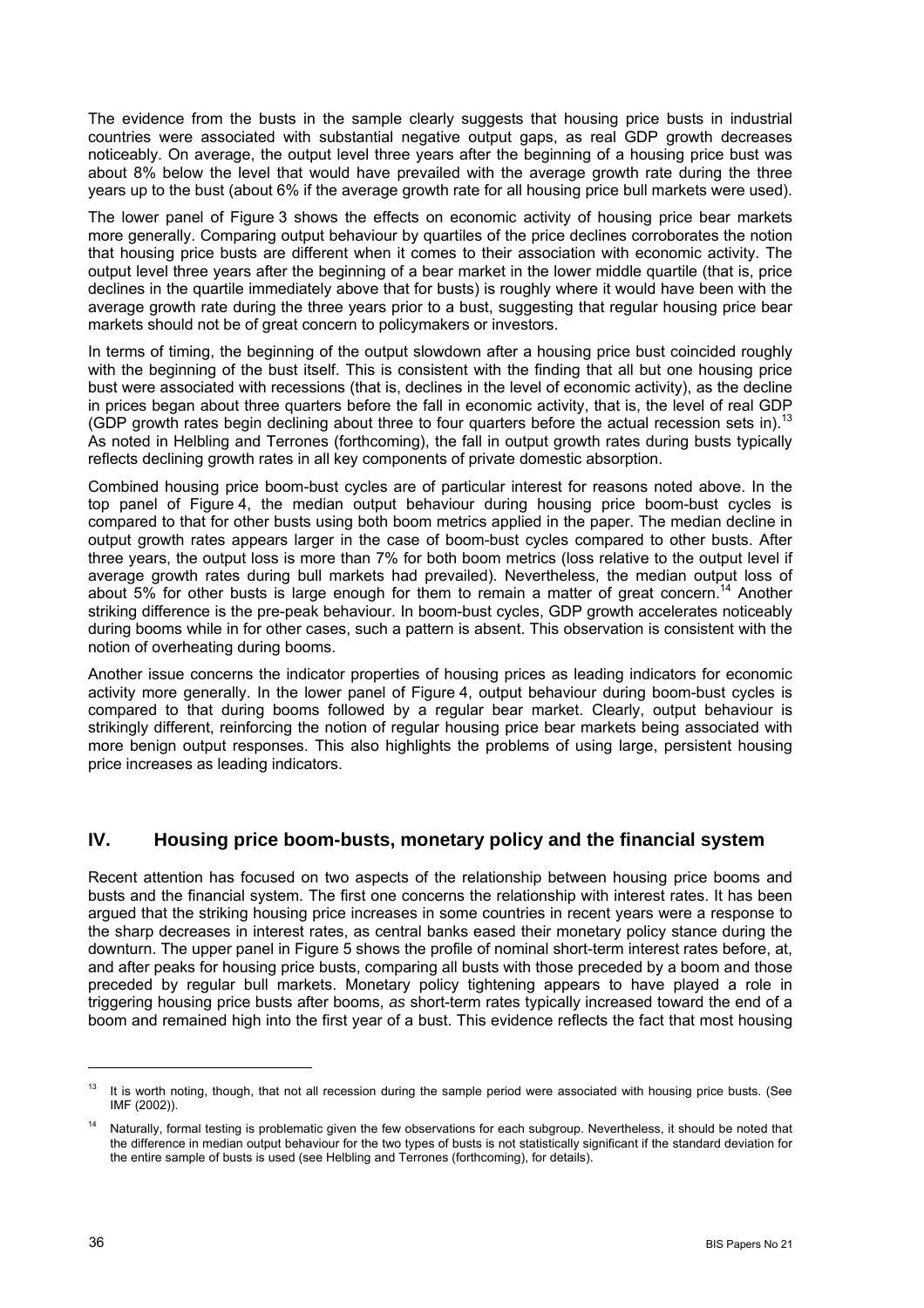price boom-busts in the sample occurred during either the late 1970s and early 1980s or the late 1980s, when reducing inflation was an important policy objective. The disinflation increased the real burden of debt, which exposed inflation-related overinvestment and associated financial frailty.<sup>15</sup> The chart also suggests that interest rates were declining in the early stages of booms - a trend which would be even more recognisable if real rather than nominal interest rates had been used - a fact that highlight that favourable liquidity conditions tend to coincide with housing market booms. In contrast, there is no apparent linkage between short-term interest rate changes and other housing price busts.

Another crucial relationship is that between credit and housing price booms and busts. Borio and Lowe (2002) note that asset price booms tend to go hand-in-hand with credit booms. This partly reflects normal behaviour of credit, which tends to be procyclical. However, credit booms in conjunction with asset price booms also reflect the amplification of the real economy effects through the financial accelerator and other supply side mechanisms.<sup>16</sup> Finally, credit booms have also been associated with financial deregulation, particularly if the latter was not accompanied by adequate strengthening of regulatory and supervisory frameworks and appropriate macroeconomic policies. This was found to have been an important factor behind some of the housing price boom-busts of the 1980s, as substantial steps in that domain were taken in many industrial countries in the late 1970s and early to mid-1980s (eg, Drees and Pazarbasioglu (1998), Allen and Gale (1999), and BIS (2003)).

The evidence shown in the lower panel of Figure 5 confirms that credit booms tended to coincide with housing price boom-bust cycles but not with other housing price bull markets followed by a bust. In the former, private credit, as a percent of GDP, increased rapidly during booms before falling some time into the bust.

This finding is consistent with results discussed in IMF (2003), where the important link between housing price busts and credit markets was highlighted. Housing price busts had strong and fast adverse effects on the banking system and its capacity to lend, which, in turn, likely explains the relatively strong impact on economic activity. Moreover, in some cases, banks were affected by solvency problems after housing price busts. Indeed, according to the chronology of banking crises reported by Eichengreen and Bordo (2002), all major banking crises in industrial countries during the postwar period coincided with housing price busts.

## **V. Conclusions**

The recent equity price bust has been a forceful reminder of how dramatic asset price reversals and their implications can be. This paper examined the main empirical regularities of housing price booms and busts in 14 industrial countries during 1970-2001. The evidence suggests that while housing price busts are infrequent events, they nevertheless occur frequently enough to be of great concern to policymakers and investors alike. Like other asset prices, housing prices do sometimes decline, especially when they are adjusted for general consumer price increases, notwithstanding frequent claims to the contrary. However, booms and busts are not as closely connected, as it is widely believed. Depending on the metric used to identify booms, only between two fifths and two thirds of all housing price booms in the sample ended in a bust. The paper also established that large housing price increases over several years need not be good indicators of forthcoming busts. Relatively rapid increases over a short period of two years or less appear to be better but still imperfect indicators.

Housing price busts coincided with sharp slowdowns in economic activity and, in all but one case, with outright recessions. They are thus costly from a welfare point of view. The paper also showed that the

<span id="page-7-0"></span><sup>&</sup>lt;sup>15</sup> Schwartz (1995) argued that sustained inflation encourages speculative investments, especially in real assets, because investors expect rising prices, which reduces the real value of their borrowing but not of their investments.

<span id="page-7-1"></span><sup>16</sup> The financial accelerator refers to the interaction between a borrower's net worth, which depends in part on asset prices, and the costs and availability of external funds relative to internal funds (cash flow from operations). A decrease in net worth increases the relative costs of external funds while an increase reduces these costs. Another important supply channel is the bank (insurance) capital channel, which operates through the effects of asset prices on intermediaries' equity positions, which in turn determine their supply of intermediation services (eg, the amount of bank lending). See Bernanke (1993) and Bernanke et al (1999) for surveys on how the financial sector transmits and amplifies shocks to the economy or asset prices.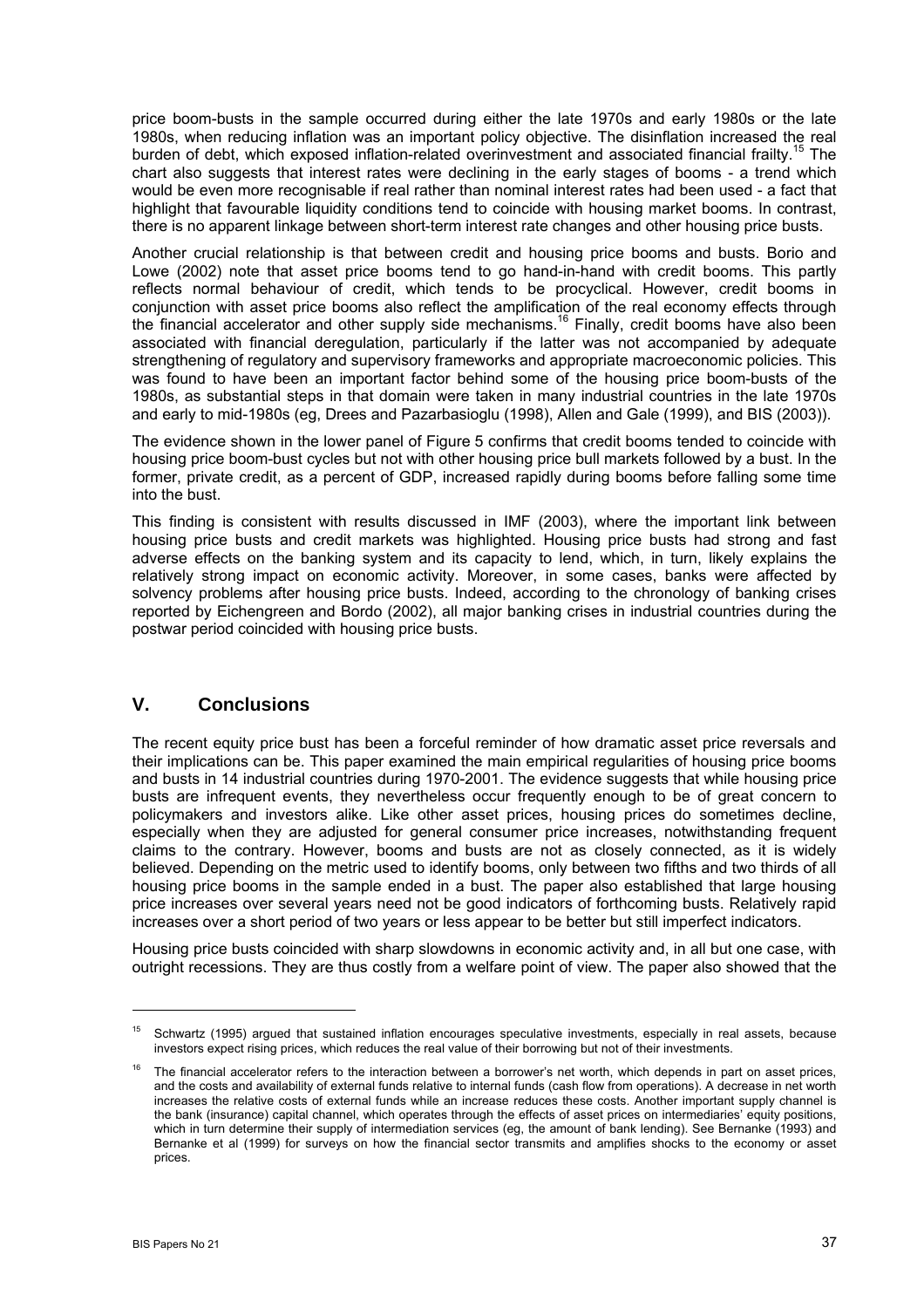downturns in economic activity tend to be more severe in the case of boom-bust cycles, although output gaps in the case of busts that were not preceded by booms were also substantial. Housing price busts after boom were associated with prior monetary policy tightening, reflecting the fact that most boom-busts occurred during either the late 1970s and early 1980s or the late 1980s, when reducing inflation was an important policy objective. Housing price booms were generally associated with credit booms while credit typically declined during busts. Overall, the main empirical regularities discussed in this paper underscore the need for policymakers and market participants to be cognisant of the risks associated with housing price booms and busts. They suggest that despite obvious limitations, housing prices should be monitored when it comes to assessing macroeconomic conditions and prospects or financial vulnerabilities.

#### Figure 3

#### **Housing price declines and economic activity**



Housing price bear markets (Real GDP growth by quartiles of housing price declines, medians for each quartile)



Source: Author's calculations.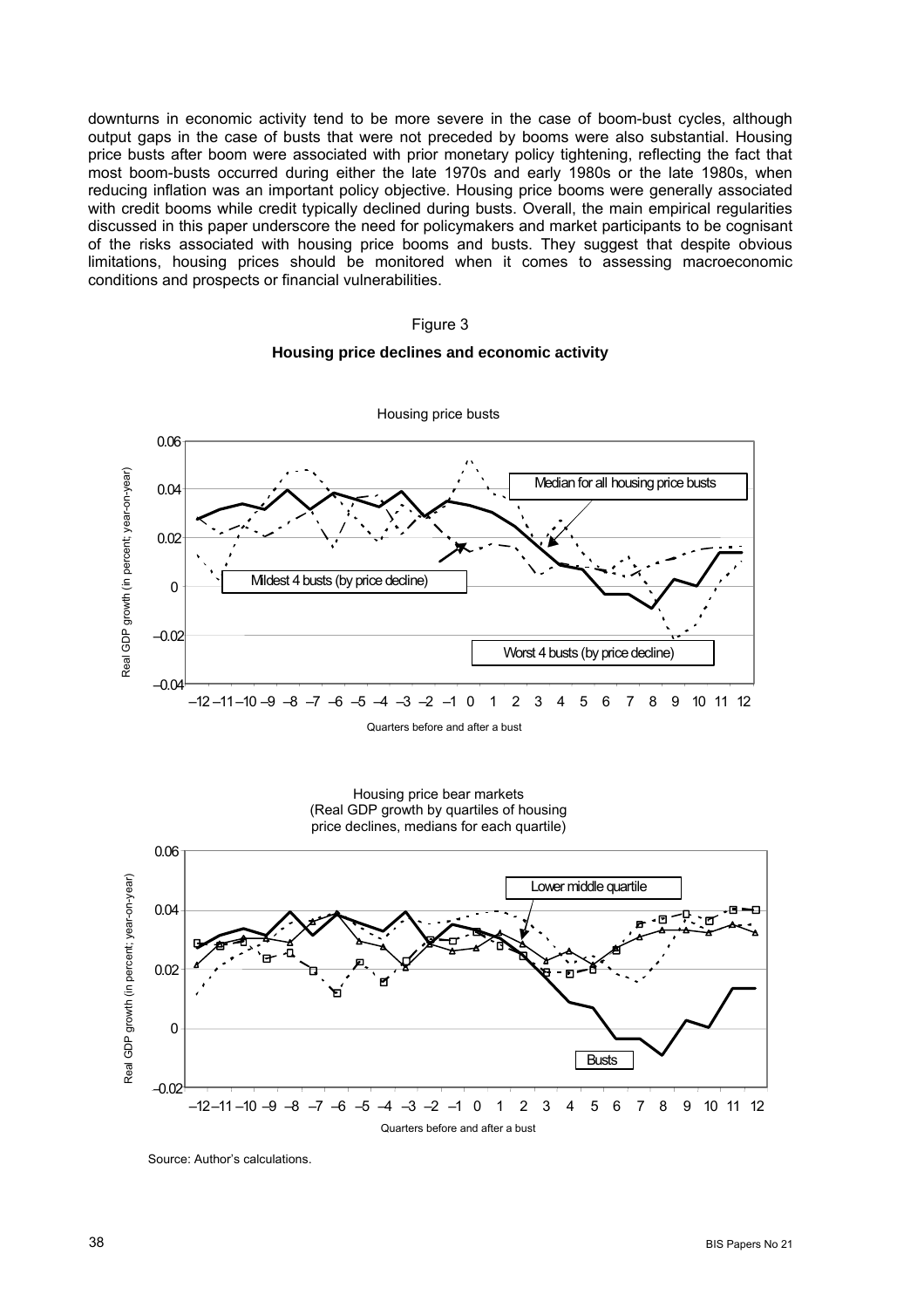### Figure 4

### **Housing price boom-busts and economic activity**

Medians over all events in categories



Quarters before and after a bust

Housing price boom-bust

Source: Author's calculations.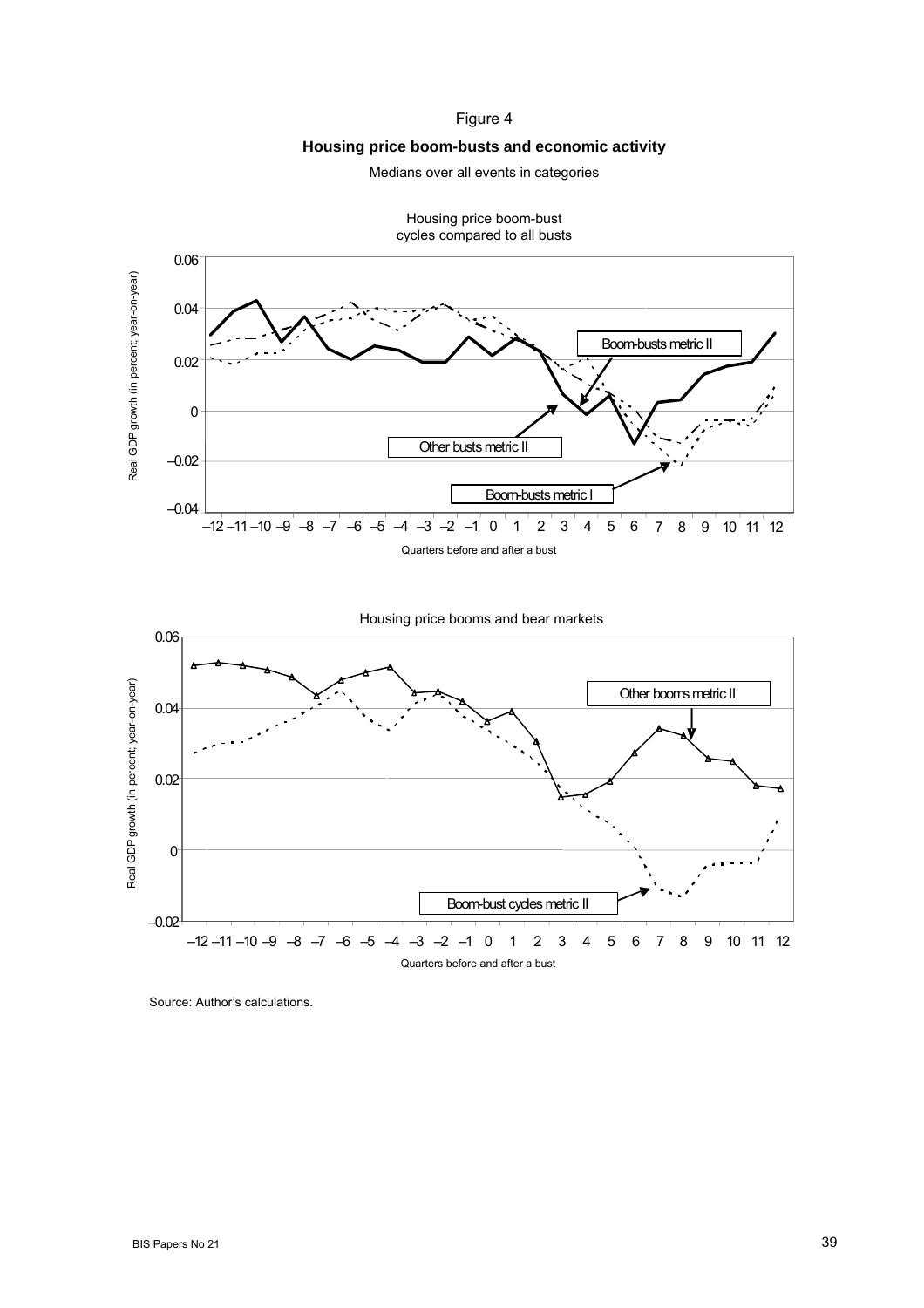#### Figure 5

### **Housing price busts, monetary policy and the financial system**

Medians over all events in categories

Housing price busts and short-term interest rates



Quarters before and after a bust





Source: Author's calculations.

## **References**

Allen, Franklin and Douglas Gale (1999): "Bubbles, crises, and policy", *Oxford Review of Economic Policy*, vol 15, Autumn, pp 9-18.

Bank of International Settlements (2000): "Turbulence in asset markets: the role of micro policies", Report by the Contact Group on Asset Prices, BIS, Basel.